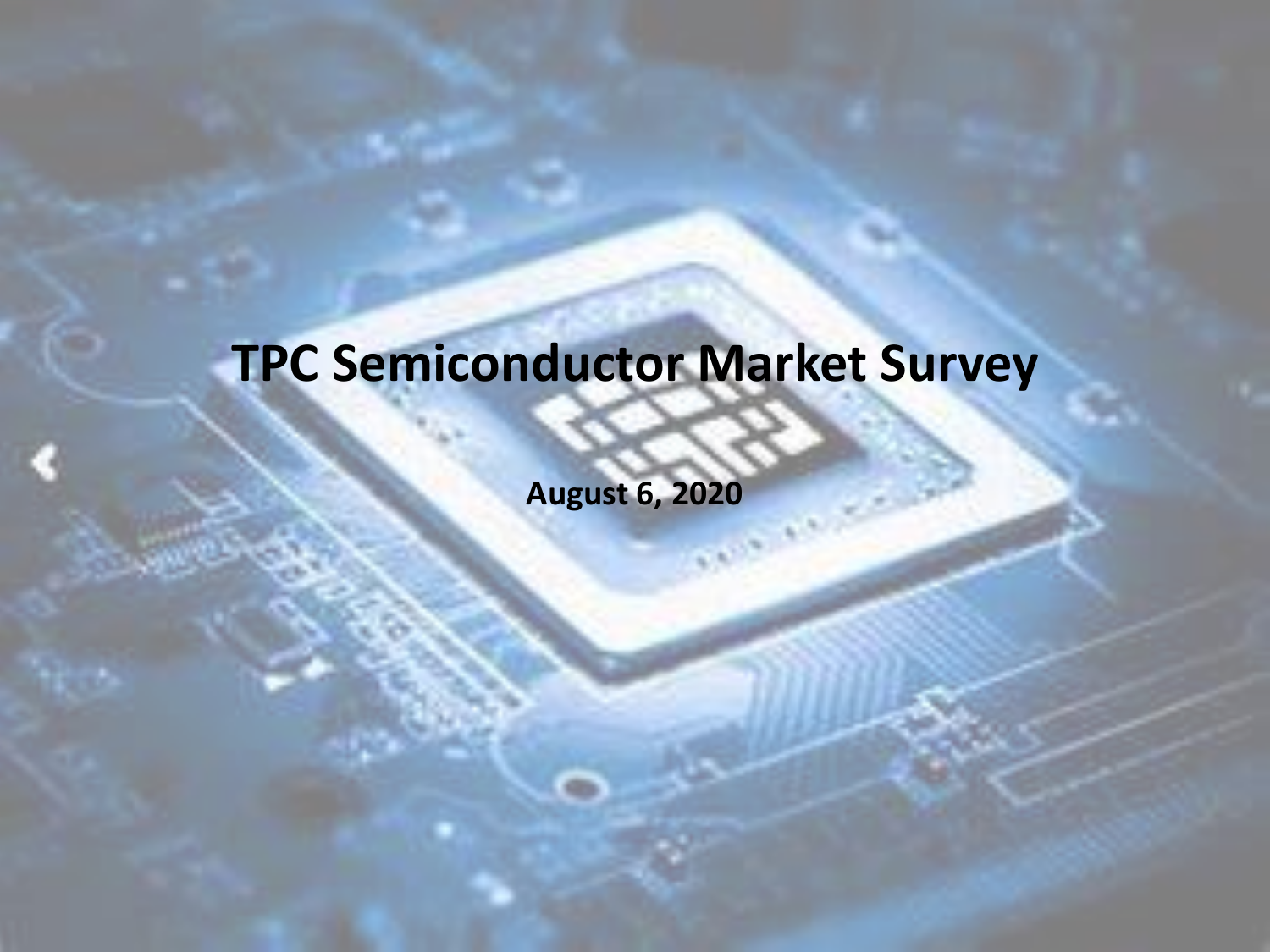### TPC July 2020 Survey Summary

*Survey Date: July 31- Aug 3 Respondents: ~10,700 Location: Worldwide (~80% Asia) Who: Active Electronics Industry Professionals Response Composition (multiple choices): Industrial 45%, Auto 18%, Comm 20%, Computing 24%, Mobile 38%, Data Ctr 22%, Other 14%*

- We completed our monthly survey last weekend  $(210,700)$  respondents) which saw continued weakening in C3Q growth expectations. In addition the initial C4Q outlook is weaker than last year.
- End customers have still been reluctant to cancel production to their manufactures instead pushing out production into future quarters but appear to be booking less for the near term during the past 30 days.
- The survey showed a growth outlook for C2Q20 finishing about the same vs. last month with 46% expecting q/q growth vs. 45% previously and 13% seeing it as weaker vs. 11% last month.
- The survey showed a growth outlook for C3Q20 weaker vs. last month with 46% expecting q/q growth vs. 54% previously and 16% see it as weaker vs. 12% last month.
- The survey showed about the same outlook in bookings for C3Q20 with 22% expecting improving bookings vs. C2Q compared to 11% last month, but 32% now expect weaker bookings vs. 25% last month.
- The initial C4Q outlook is weaker vs. last year in growth, bookings and seasonality.
- Backlog cancellation expectations (slide 6) appeared to move sideways vs. last month but remains in the increasing area which we view as a leading negative indicator.
- Availability of critical parts continues to improve and in most cases are at or below normal levels. Slide 7, which shows a more granular view of inventory by key components, showed improvements across most products in inventory and availability.

•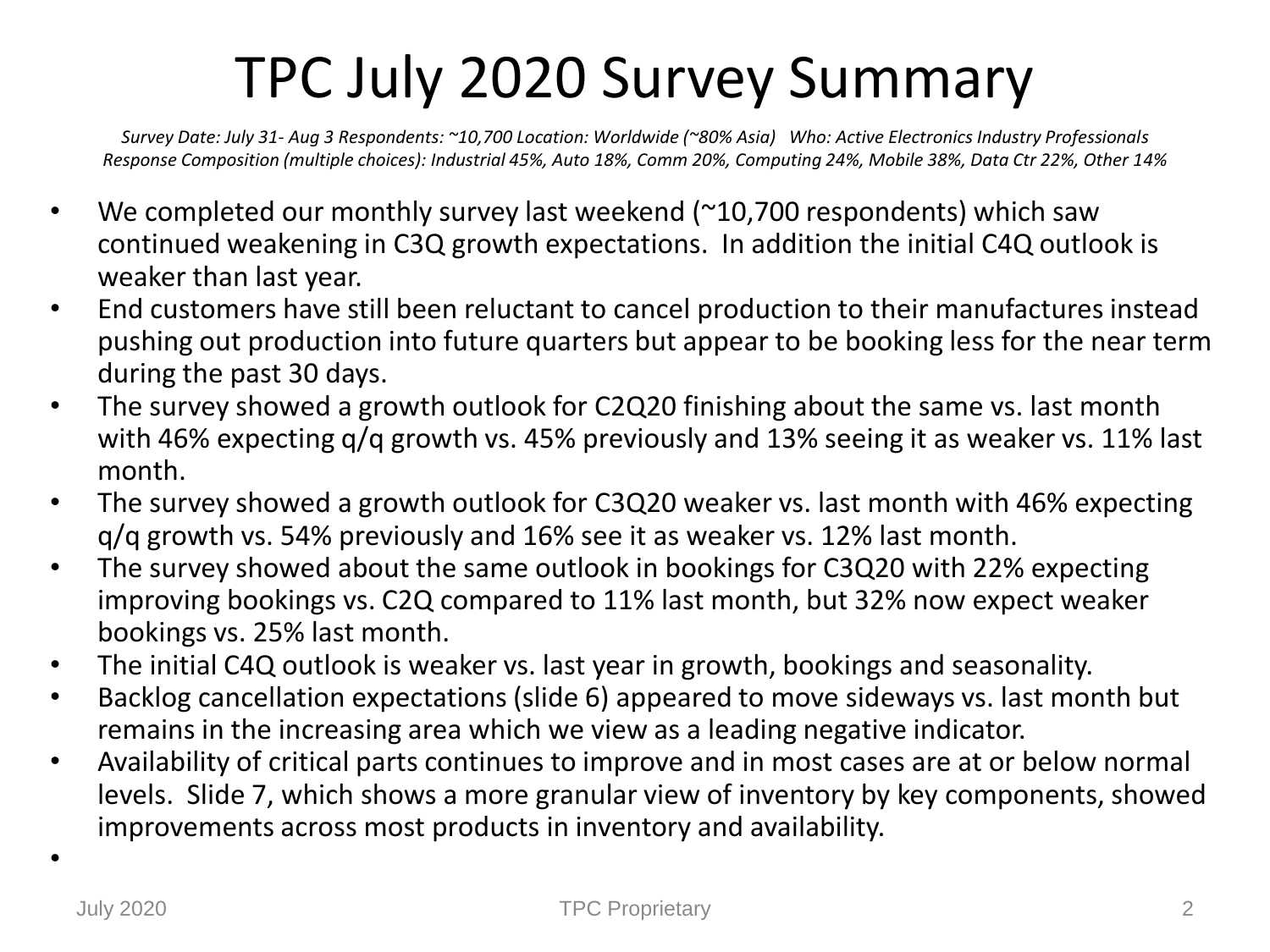#### Q/Q Demand Growth Outlook



July 2020 TPC Proprietary 3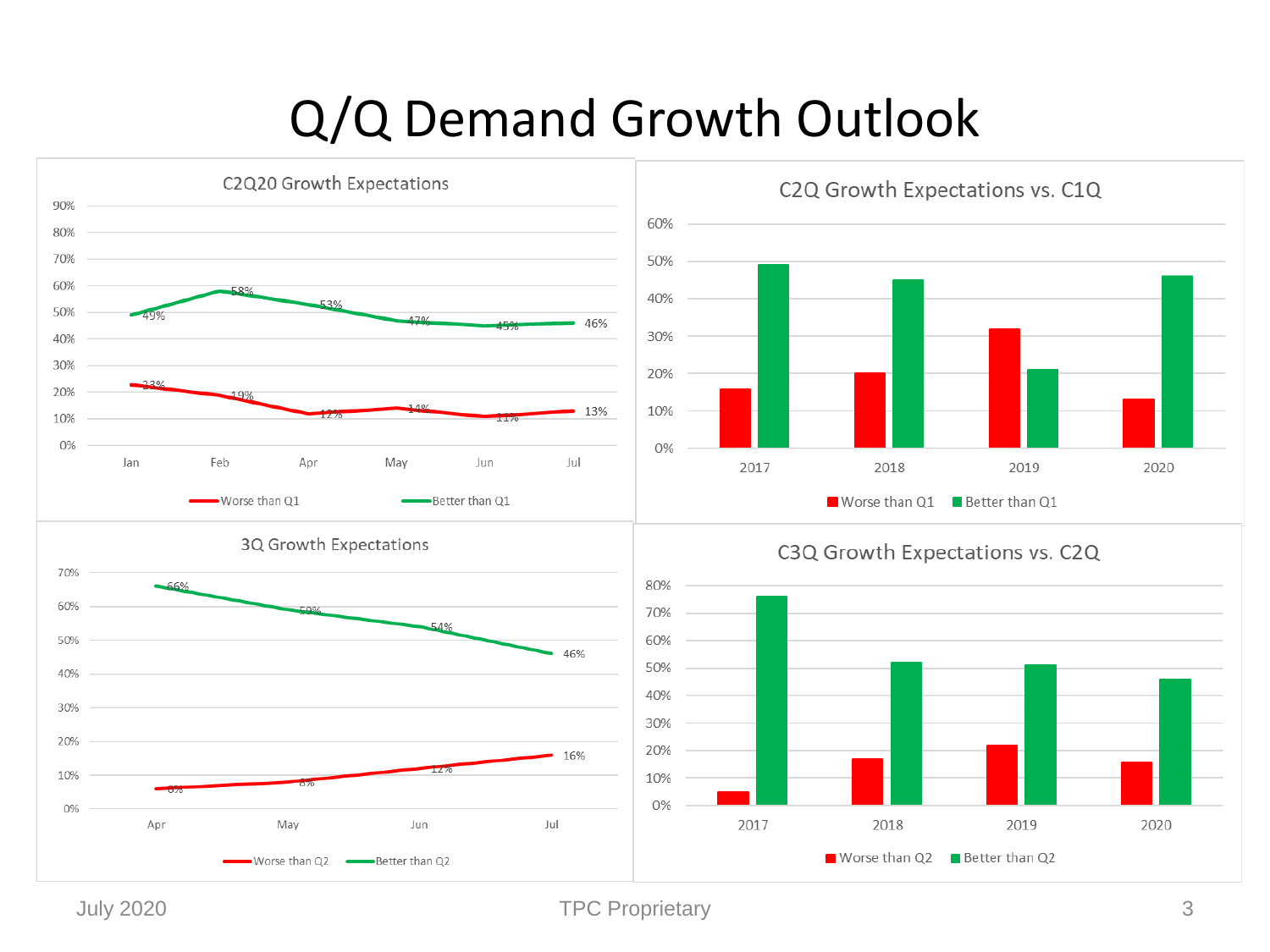## Q/Q Seasonality Expectations

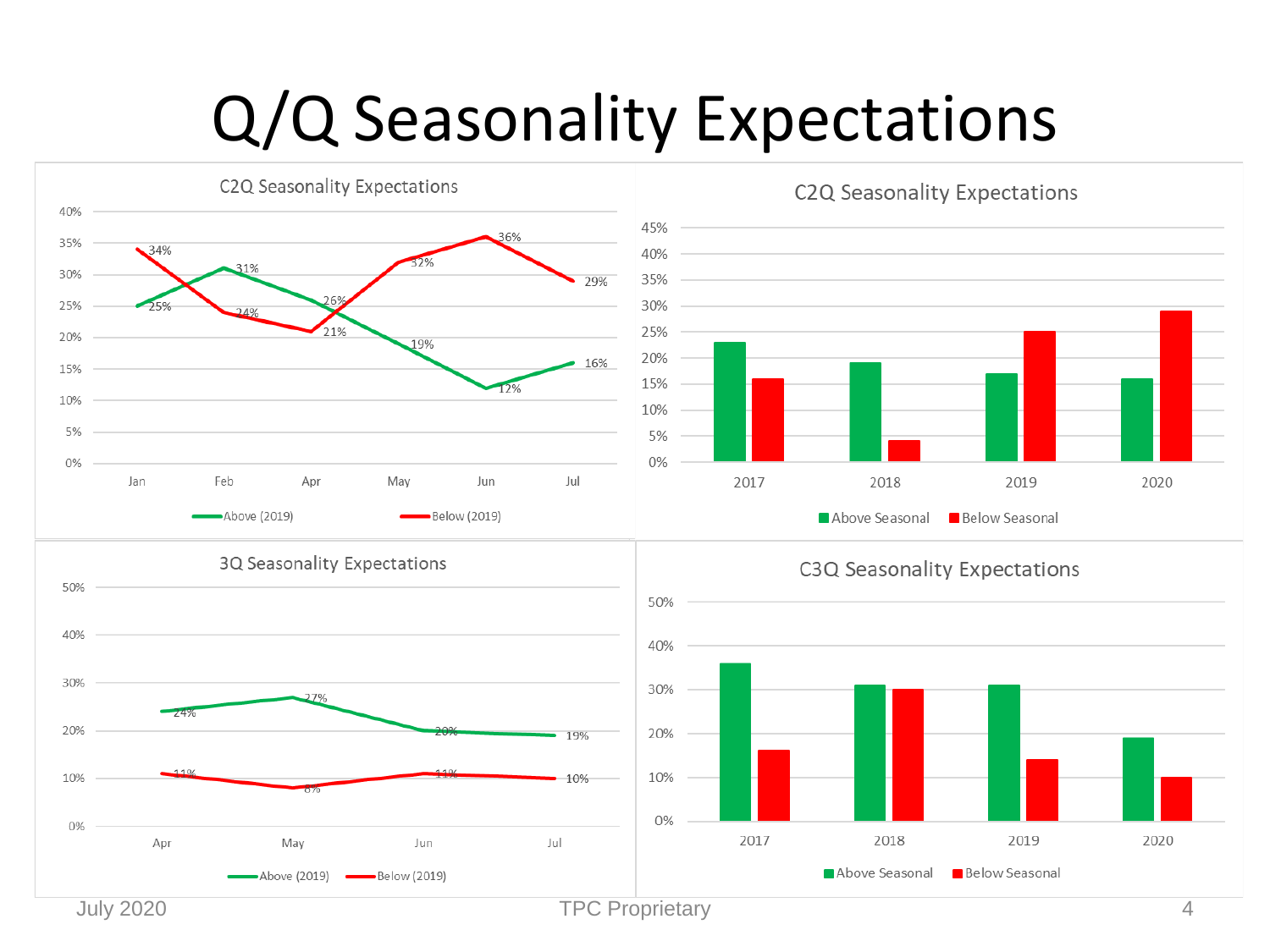## Q/Q Bookings Growth Expectations

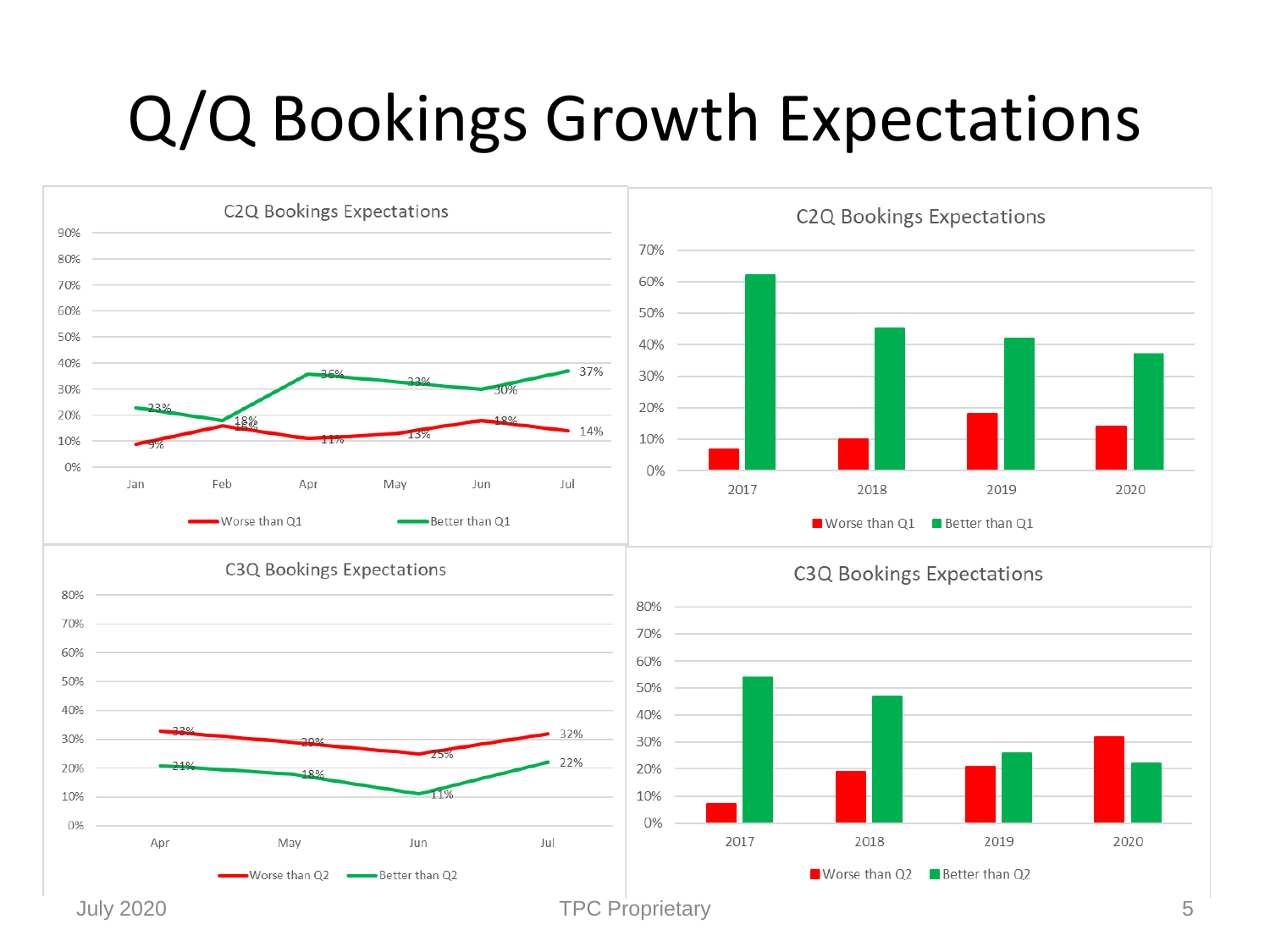#### C4Q20 Growth Outlook



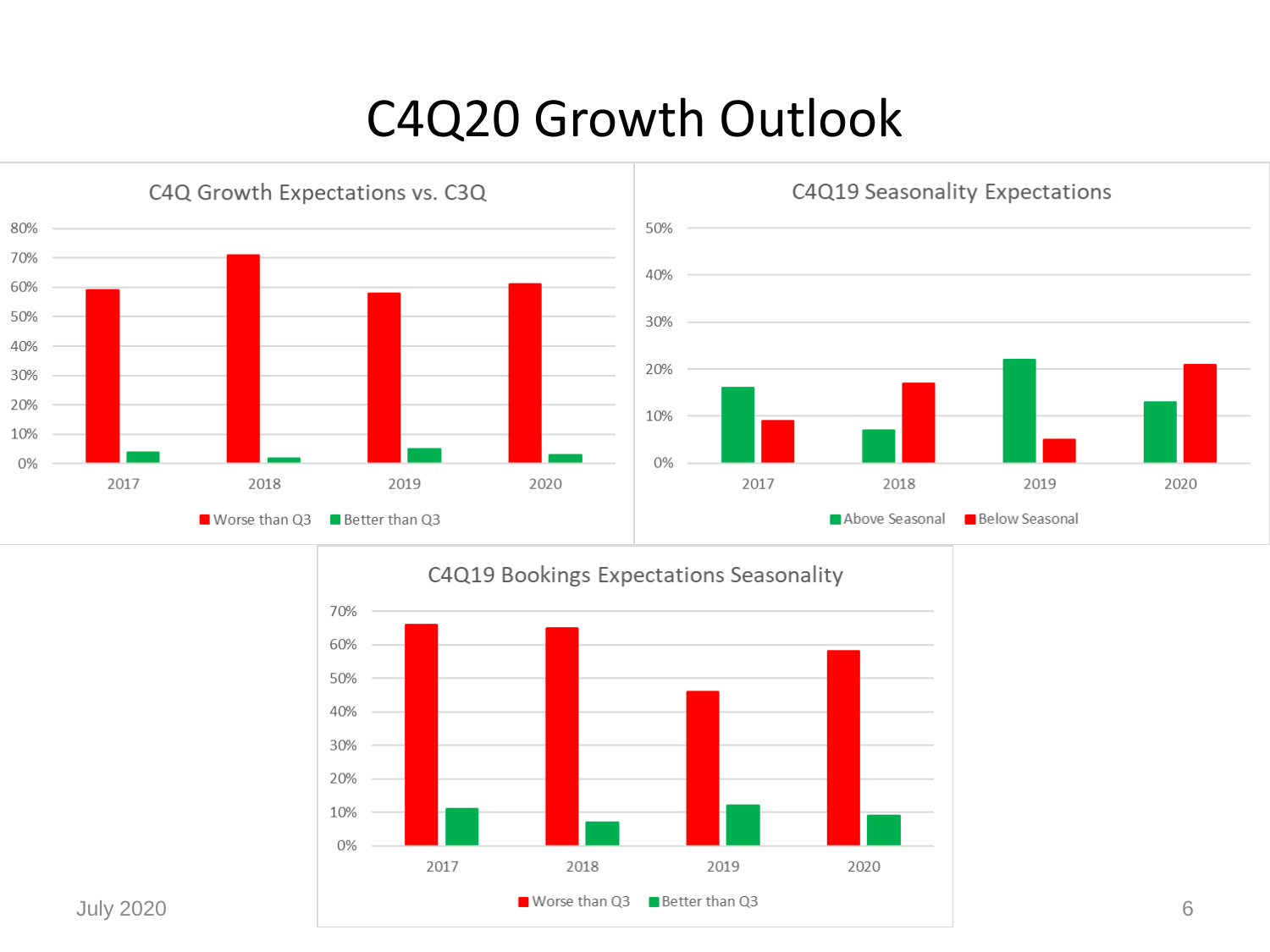#### Backlog Order Cancellations vs. 30 Days Ago

(Delta between increasing and decreasing cancellations – Higher % is more positive)

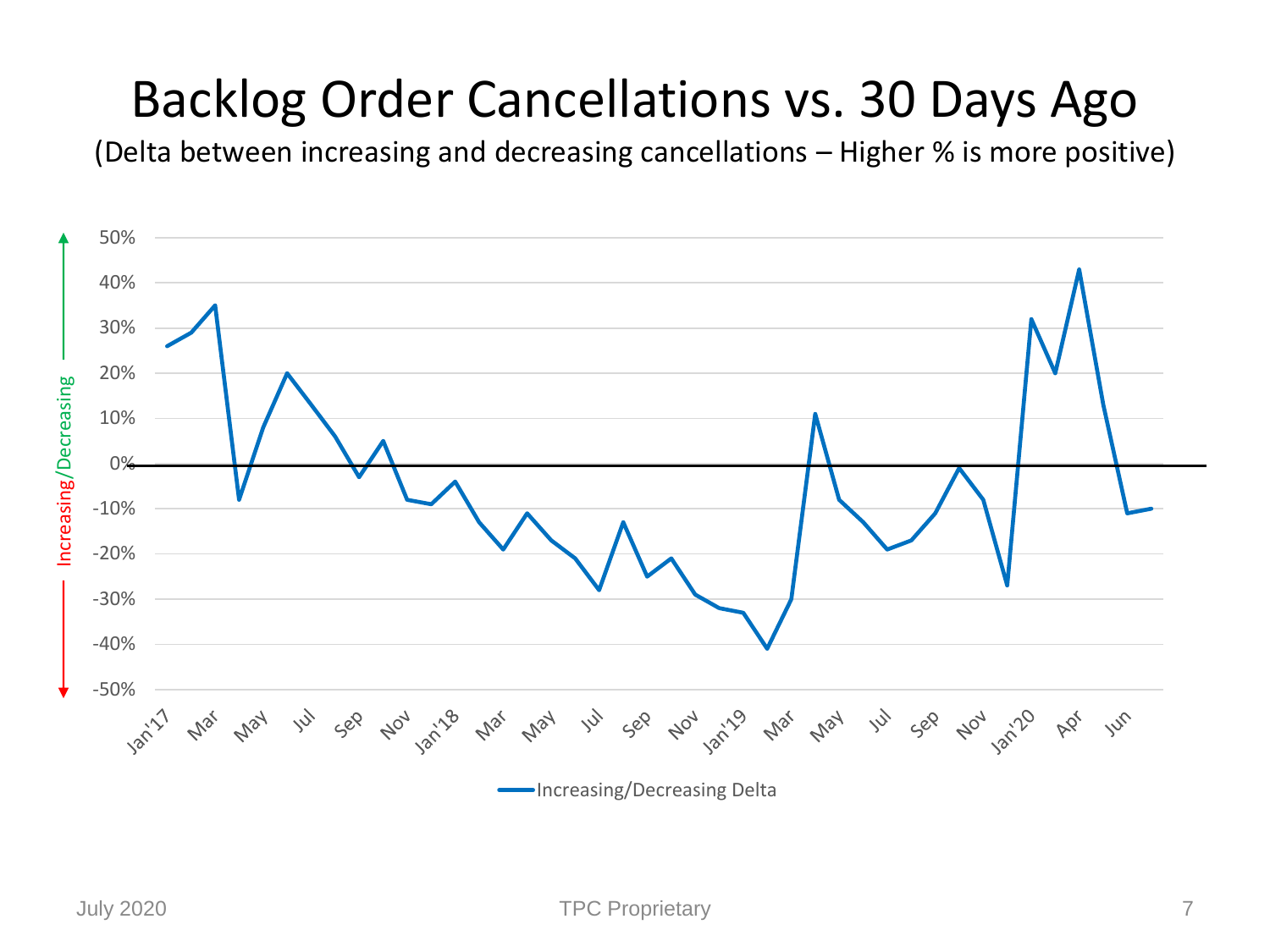## Inventory Status

(Using a scale of 1 to 5 with 1 being extremely low inventory, 3 being the normal amount, and 5 being extremely high; how do you view inventory levels for the following products?)

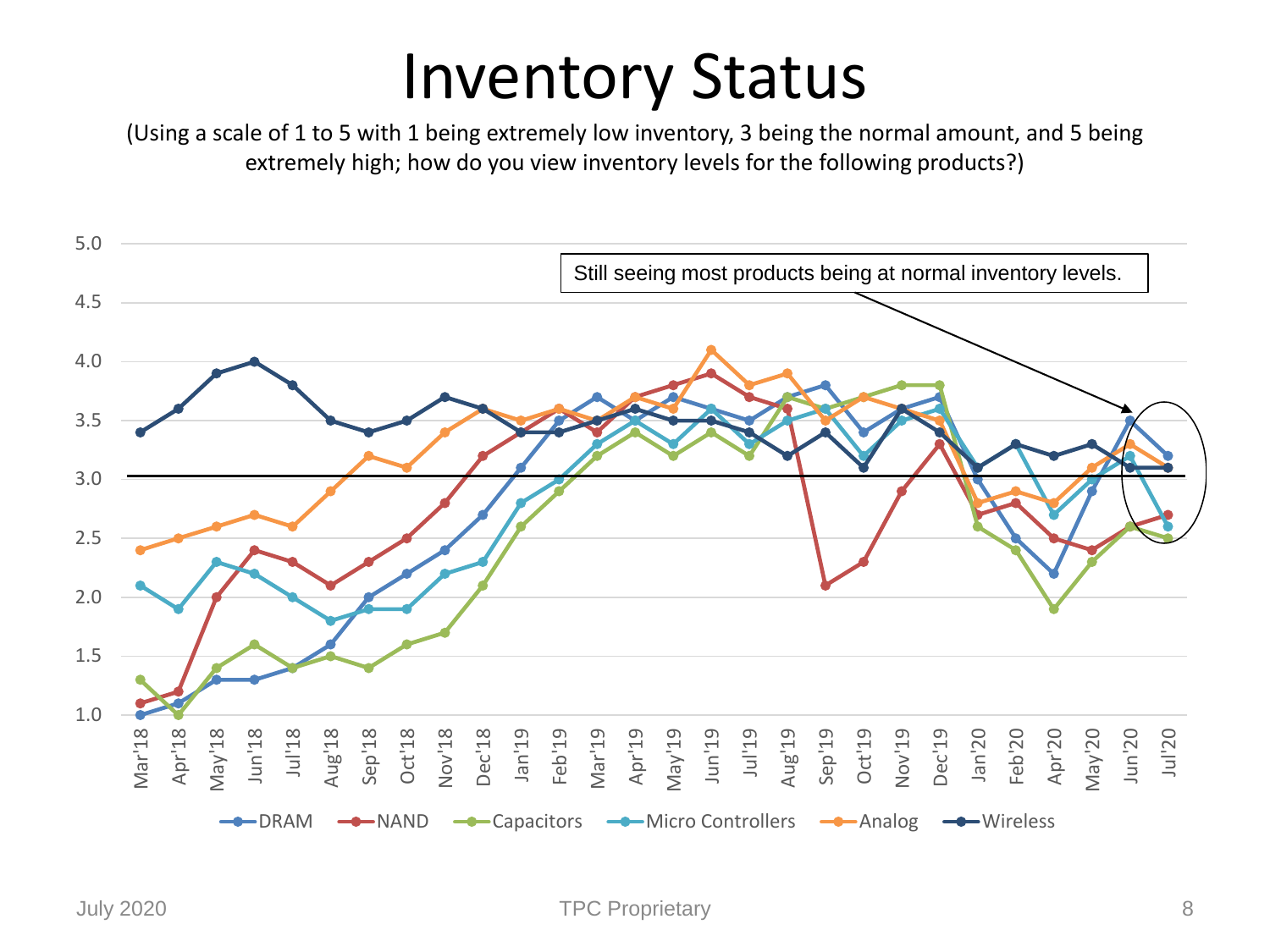# Q/Q Inventory Growth

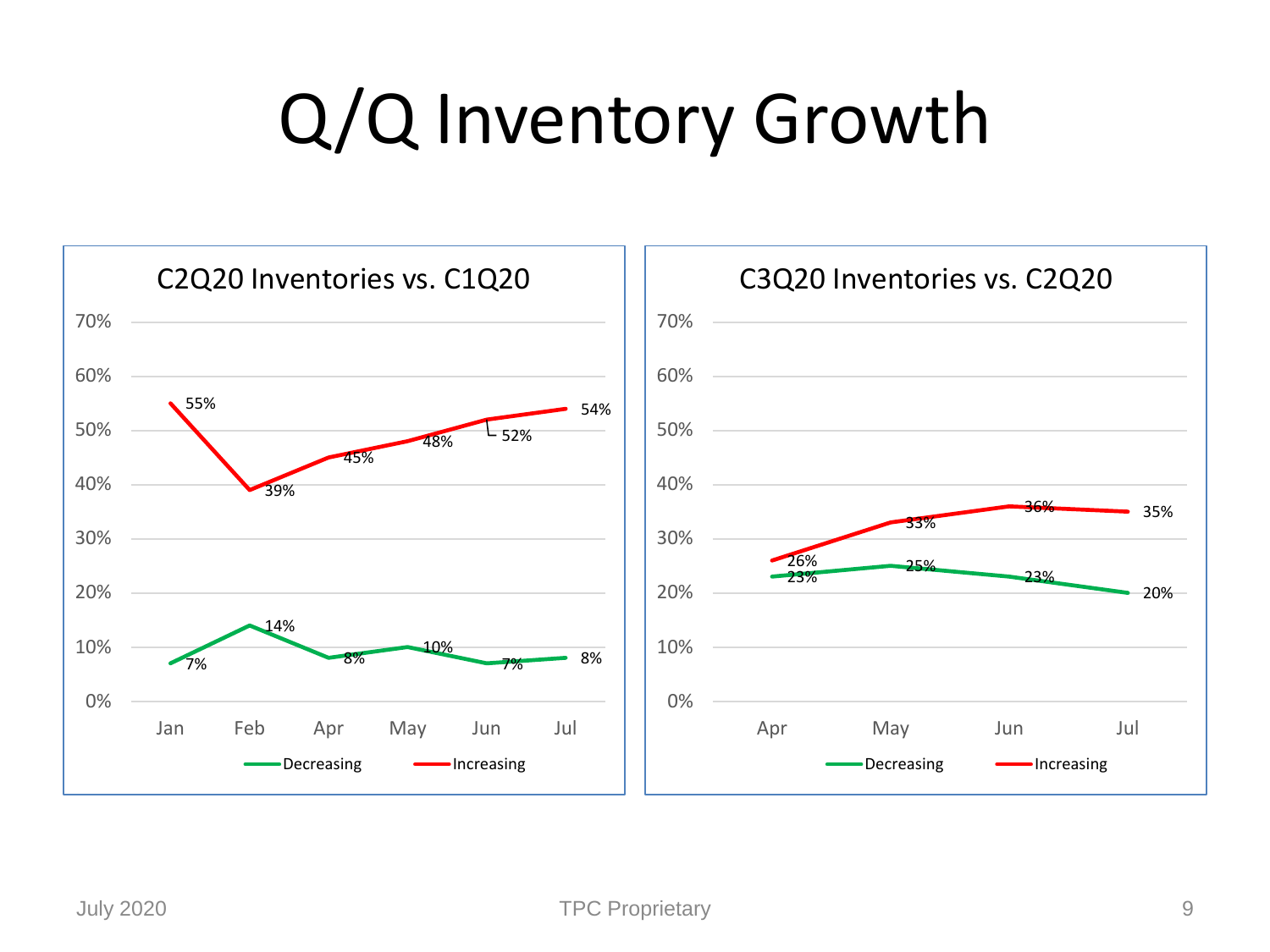# Q/Q Pricing Trends